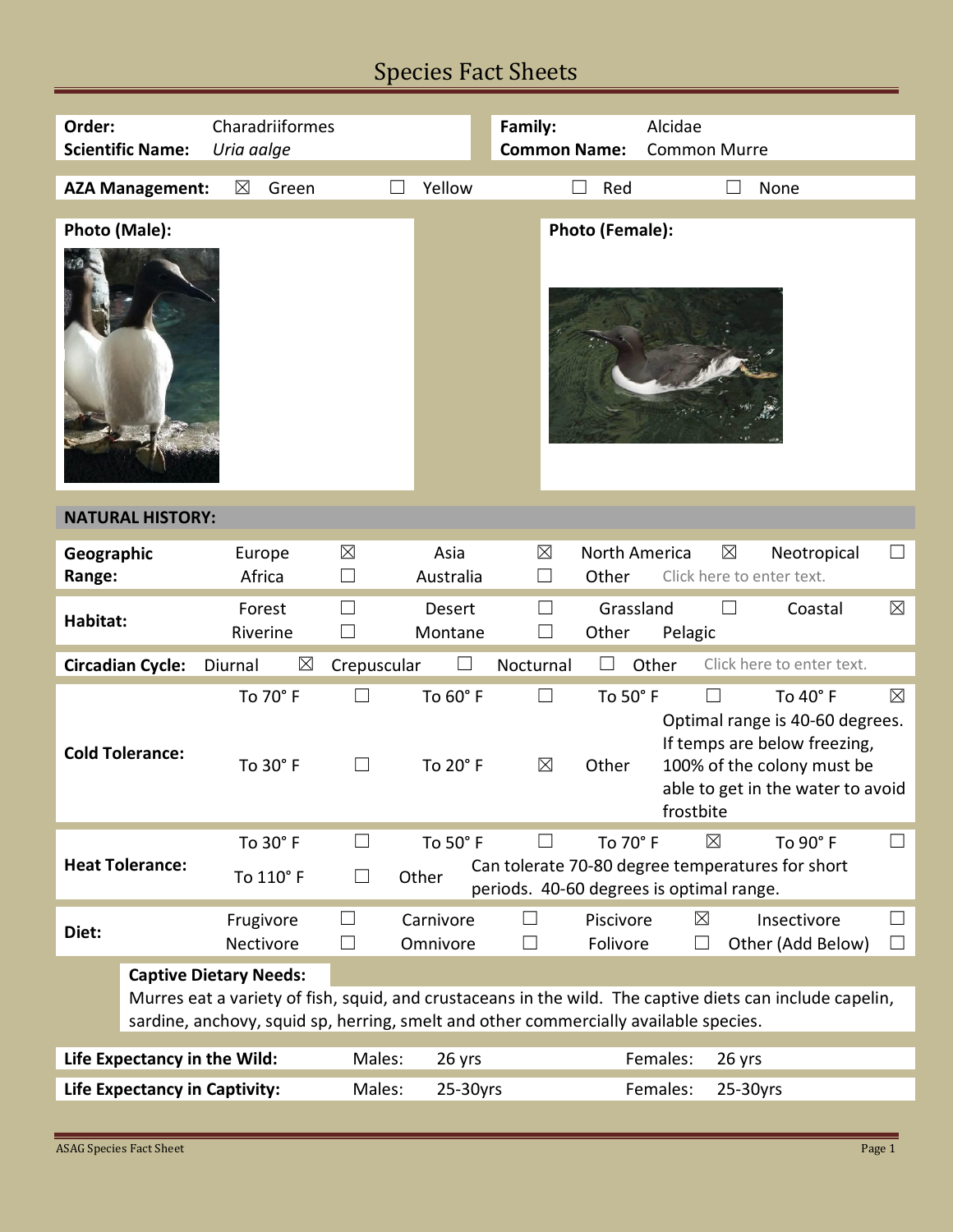# Species Fact Sheets

| <b>BREEDING INFORMATION:</b>                                                                                                                                                                     |                                                                                                                                                                                                                                                                                                                                                                                                            |        |                  |  |                          |                            |      |                                                                                                   |
|--------------------------------------------------------------------------------------------------------------------------------------------------------------------------------------------------|------------------------------------------------------------------------------------------------------------------------------------------------------------------------------------------------------------------------------------------------------------------------------------------------------------------------------------------------------------------------------------------------------------|--------|------------------|--|--------------------------|----------------------------|------|---------------------------------------------------------------------------------------------------|
| <b>Age at Sexual Maturity:</b>                                                                                                                                                                   |                                                                                                                                                                                                                                                                                                                                                                                                            | Males: | $3-6$ yrs        |  |                          | Females:                   |      | $3-6$ yrs                                                                                         |
| <b>Courtship Displays:</b>                                                                                                                                                                       | Vocalizations, mutual preening, mutual bowing, duets, and fencing are part<br>of the courtship displays for murres.                                                                                                                                                                                                                                                                                        |        |                  |  |                          |                            |      |                                                                                                   |
| <b>Nest Site Description:</b>                                                                                                                                                                    | No nest is built. Eggs laid on ground or sometimes guano. Nesting sites are<br>in very dense colonies with up to 20 pairs per square meter.                                                                                                                                                                                                                                                                |        |                  |  |                          |                            |      |                                                                                                   |
| <b>Clutch Size, Egg Description:</b>                                                                                                                                                             | 1egg is laid. Egg is pyriform to elliptical in shape. Varying in color from off<br>white to green/turquoise background with black spots and stripes.                                                                                                                                                                                                                                                       |        |                  |  |                          |                            |      |                                                                                                   |
| <b>Incubation Period:</b>                                                                                                                                                                        | Average of 35 days                                                                                                                                                                                                                                                                                                                                                                                         |        |                  |  | <b>Fledgling Period:</b> |                            | days | 53-83 days with intermediate<br>fledge stage of around 23                                         |
| <b>Parental Care:</b><br>Both parent incubate and brood. Females can feed more than males, but males<br>invest more when taking chicks to sea and feeding them for 1-2 months after<br>fledging. |                                                                                                                                                                                                                                                                                                                                                                                                            |        |                  |  |                          |                            |      |                                                                                                   |
| <b>Chick Development:</b>                                                                                                                                                                        |                                                                                                                                                                                                                                                                                                                                                                                                            |        |                  |  |                          |                            |      | Chicks are semi-precocial and are fed whole fish by parents throughout the day.                   |
|                                                                                                                                                                                                  | Hatchlings have grey down that is replaced by juvenile plumage consisting of less<br>down with white on neck, cheeks, and a patch behind the eye. The chicks usually<br>leave nest to join father in water by jumping off cliff around 18-25 day and before<br>they can fly. They will stay with adult male for up to two months. Murre chicks can<br>fly at about a month and a half then will be on own. |        |                  |  |                          |                            |      |                                                                                                   |
| <b>CAPTIVE HABITAT INFORMATION:</b>                                                                                                                                                              |                                                                                                                                                                                                                                                                                                                                                                                                            |        |                  |  |                          |                            |      |                                                                                                   |
| Social Structure in the Wild:                                                                                                                                                                    | Spend most time at sea, come to land to breed on rocky cliffs or islands in<br>colonies of hundreds to thousands. Can be seen flying over the ocean in<br>groups forming lines. Social, extroverted seabirds.                                                                                                                                                                                              |        |                  |  |                          |                            |      |                                                                                                   |
| <b>Social Structure in Captivity:</b>                                                                                                                                                            | It is preferable have a larger colony with an even sex ratio. The even sex<br>ratio will keep aggression down. They are usually housed indoors, but can<br>be held in either an indoor or outdoor exhibit.                                                                                                                                                                                                 |        |                  |  |                          |                            |      |                                                                                                   |
| <b>Minimum Group Size:</b>                                                                                                                                                                       | Minimum of 6<br>individuals                                                                                                                                                                                                                                                                                                                                                                                |        |                  |  |                          | <b>Maximum Group Size:</b> |      | Groups of 20 or more is<br>optimal                                                                |
| Compatible in<br><b>Mixed Species Exhibits:</b>                                                                                                                                                  | Yes                                                                                                                                                                                                                                                                                                                                                                                                        |        | <b>Comments:</b> |  |                          |                            |      | Most commonly housed with other alcids, but have<br>been housed with seaducks and oystercatchers. |
| <b>Optimal Habitat Size:</b>                                                                                                                                                                     | Minimum pool depth is 7 feet. The water<br>should hold 75% of the bird population at<br>once. The average exhibit size is 1,354<br>sq ft (41' x 22' 22, L x W x H) and using a<br>proportion of 1/3 land surface area to 2/3                                                                                                                                                                               |        |                  |  |                          |                            |      |                                                                                                   |